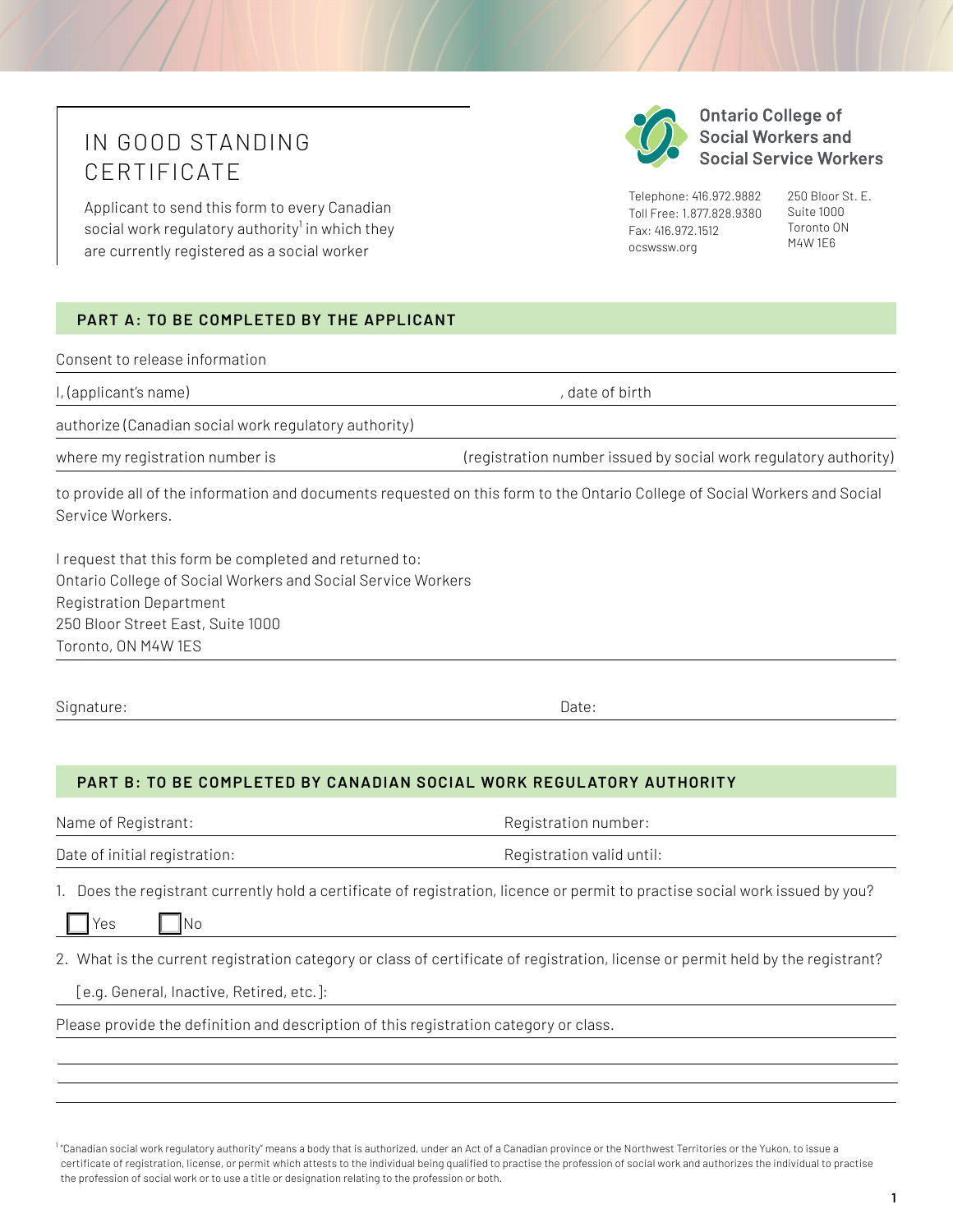3. Is the registrant current with respect to every obligation owed to you, including payment of an annual fee or any other amount owed to you?

| No<br>Yes                                                                                                                                                                                                                                    |
|----------------------------------------------------------------------------------------------------------------------------------------------------------------------------------------------------------------------------------------------|
| If you answered No, please provide further details.                                                                                                                                                                                          |
|                                                                                                                                                                                                                                              |
|                                                                                                                                                                                                                                              |
| 4. Is the registrant in compliance with the continuing competence and quality assurance requirements set by you?                                                                                                                             |
| <b>No</b><br>Yes                                                                                                                                                                                                                             |
| If you answered No, please provide further details.                                                                                                                                                                                          |
|                                                                                                                                                                                                                                              |
|                                                                                                                                                                                                                                              |
| 5. Are there any terms, conditions or limitations on the certificate of registration, licence or permit of this registrant?                                                                                                                  |
| No<br>Yes                                                                                                                                                                                                                                    |
| 6. Has the registrant ever been the subject of a finding of professional misconduct, incompetence or incapacity or any<br>other similar finding?                                                                                             |
| No<br>Yes                                                                                                                                                                                                                                    |
| 7. Is the registrant currently the subject of a proceeding in relation to professional misconduct, incompetence or<br>incapacity or any other similar proceeding (for example, a complaint or discipline proceeding)?                        |
| N <sub>o</sub><br>Yes                                                                                                                                                                                                                        |
| If the answer to any of questions 5, 6 and 7 is Yes, please provide full particulars, including any allegations, findings,<br>particulars of the grounds for the findings, orders and penalties, if applicable, and a copy of any decisions. |
|                                                                                                                                                                                                                                              |
|                                                                                                                                                                                                                                              |